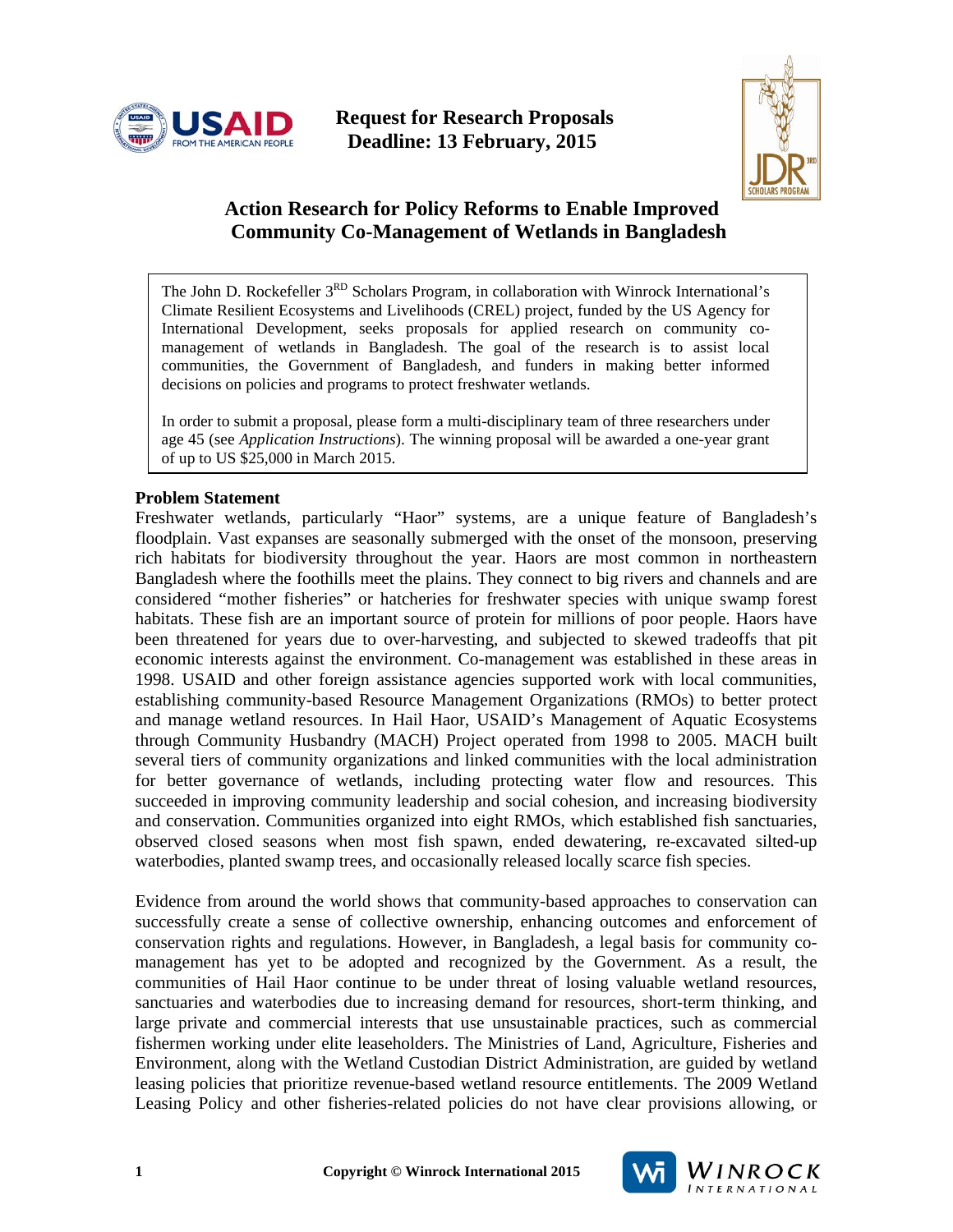

# **Request for Research Proposals**



giving equal rights to, community-based wetland resources management. Institutional reforms are needed to establish longer-term and more sustainable usufruct and access rights, which will allow community RMOs to more effectively limit wetland use by large private and commercial interests.

### **JDR 3RD Scholars Applied Research Team**

The JDR 3RD Scholars Program seeks to commission a multidisciplinary applied research study on community co-management of wetlands in Bangladesh, in locations where the CREL project aims to improve governance of natural resources and strengthen legal and policy frameworks for collaborative management with communities. The JDR 3RD Program's science-action-policy approach is ideally suited to involve communities in assessing the benefits of haor systems, in order to transfer technical knowledge to young community leaders for sustainable resource management. The approach will also provide high quality recommendations to policymakers for immediate actions aimed at wetland protection through improved community co-management.

The winning research team will be chosen through a competitive process (see *Application Instructions*). The team will be advised by an expert review committee, facilitated by Winrock, made up of decision makers who can act on the team's recommendations. In addition, teams will have access to a distinguished network of policymakers and scientific leaders including former Agricultural Development Council (A/D/C) fellows and current Winrock and USAID experts.

### **Research Objectives, and Key Questions**

The main objectives of this research are to:

- 1. Evaluate the impact of community co-managed haors as compared to traditionally leased haors/wetlands.
- 2. Define institutional and biophysical criteria which can be used as indicators of effective co-management in haor systems.
- 3. Build the capacity of community-based RMOs to monitor and assess natural resources, ecosystem health, and the distribution of benefits from co-management, by directly involving community-based RMOs in the research project.
- 4. Collect and analyze data, and synthesize findings for presentation to policy makers to inform changes to wetland policies based on an improved understanding of the outcomes of community co-management of wetlands.
- 5. Recommend procedures for improving the effectiveness of community-based RMOs at sustainably managing wetlands, and advocating for policy changes to ensure wetland sustainability.

Research questions:

- 1. What is the difference in ecosystem health over time in a community co-managed wetland as compared to a privately managed wetland?
- 2. What is the difference in the distribution of ecological and social benefits in a community co-managed wetland as compared to a privately managed wetland?
- 3. What biophysical criteria should community-based RMOs use to determine whether they are succeeding in conserving wetland resources over time?
- 4. What institutional criteria should be adopted to determine whether a community-based RMO has the necessary skills and resources to sustainably co-manage a wetland? (For example, criteria could measure the effectiveness of processes for

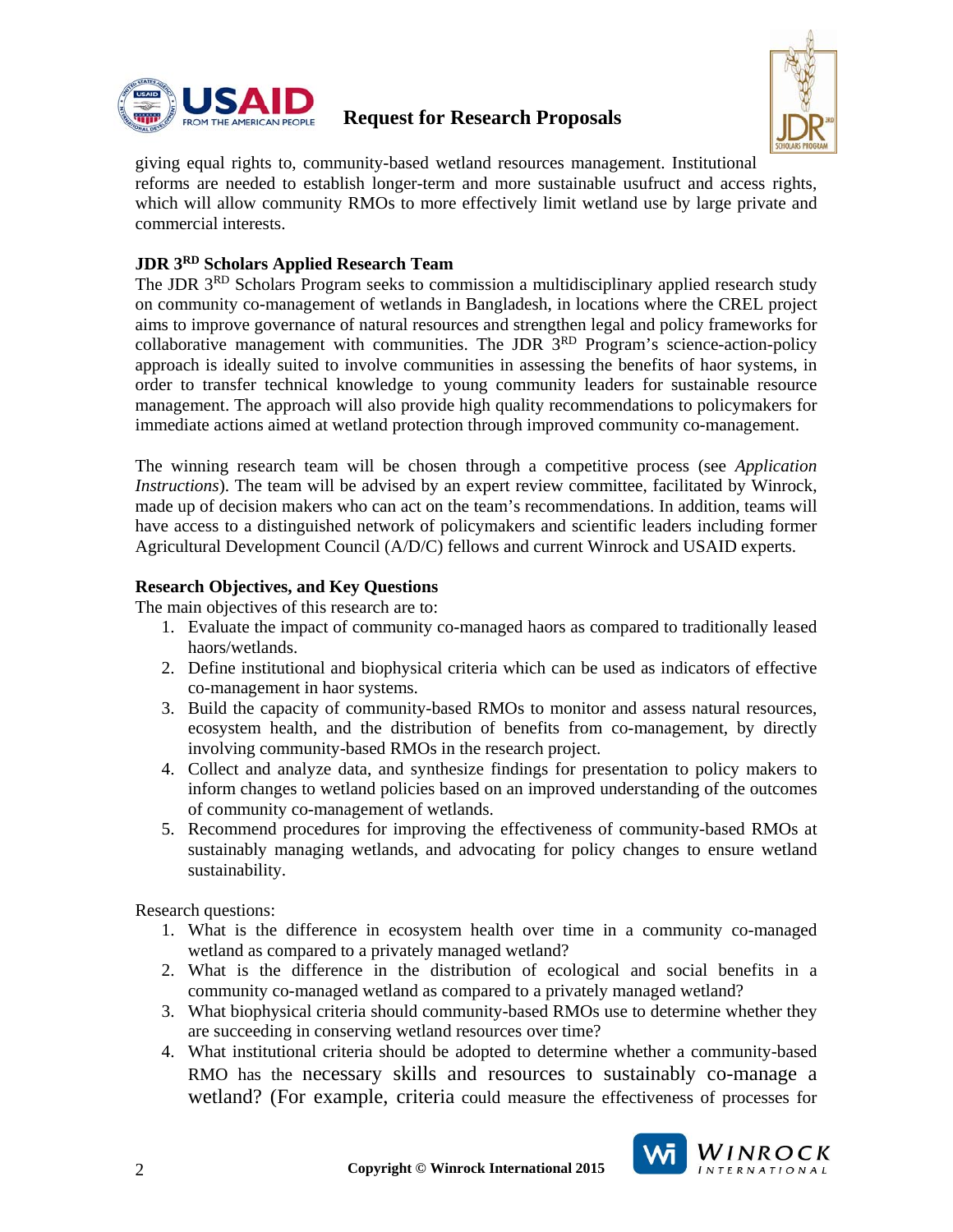

# **Request for Research Proposals**



participatory decision-making, changes in wetland characteristics due to land management practices, and differences in resource governance mandates within different RMOs.)

- 5. What set of performance indicators should a community use to understand whether a wetland is being properly managed?
- 6. What set of performance indicators should policy makers agree to understand whether a wetland is being properly managed?

In addition to extensive review of existing literature and data, policies and prior recommendations, the research project must include fieldwork to gather original data. Fieldwork should include joint monitoring exercises, PRAs, and interviews or surveys of key stakeholders, including community and NGO representatives, public and private sector leaders, and policymakers.

### **Involvement of Key Decision-Makers**

Teams should involve key decision makers<sup>1</sup> in their research. The following are examples of how key decision makers might participate:

- Involve key decision makers from the Ministry of Land and Ministry Fisheries and Livestock in the development of the research proposal (e.g. setting research questions, objectives and methodology, etc.).
- Involve representatives of community organizations in developing indicators; collecting data in the field; and conducting cross-visits in similar places for sharing and comparing lessons in participatory monitoring.
- Hold stakeholder workshops during and after the research, to inform and update key decision makers who can use the research findings.
- Regularly consult with relevant GOB departments at the local level (Departments of Fisheries, Environment, and Agricultural Extension; Upazilla level officers; Jalmohal committees; Land and District Administrations).
- Include professionals (divisional/district or national level officials) from concerned GOB agencies as team members.

#### **Outputs**

Expected outputs of this research project are:

- 1. Sound research design.
- 2. Statistically significant data collected and analyzed.
- 3. A high-quality report describing the research objectives, methodology, results, and resulting policy recommendations.
- 4. A science-policy workshop and a stakeholder workshop involving key decision makers, highlighting the socio-ecological importance of co-management.
- 5. A concise policy brief targeted at specific high-level policy makers, highlighting key findings and recommendations for policy change.

<sup>&</sup>lt;sup>1</sup> **Key decision makers** are people who are in a position to co-analyze results and adjust policies and/or legal frameworks according to the findings of this study. They may be affiliated with a community, Government, NGO, or business concerned with wetland resource management in Bangladesh, particularly in the northern regions.



 $\overline{a}$